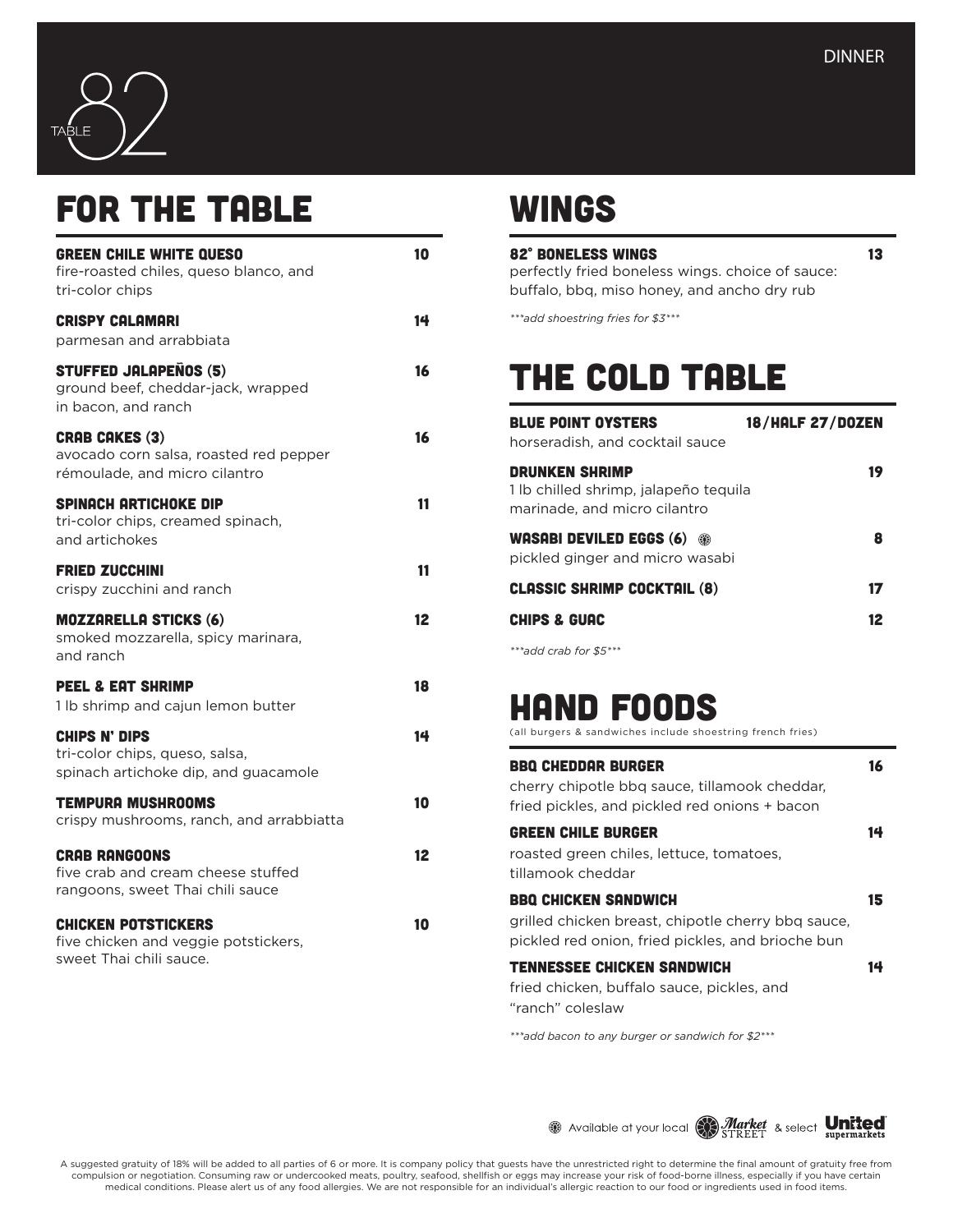

## Soups & salads

| <b>SHRIMP BISQUE</b><br>roasted red peppers and shrimp bisque                                                            | $5$ /CUP 7/BOWL |
|--------------------------------------------------------------------------------------------------------------------------|-----------------|
| <b>SEASONAL GREENS</b><br>spring mix, candied pecans, dried<br>cranberries, goat cheese, and<br>balsamic vinaigrette     | 8/HALF 12/FULL  |
| <b>HOUSE SALAD</b><br>romaine, tomatoes, cucumbers, feta,<br>red onions, and croutons                                    | 6/HALF 8/FULL   |
| <b>CAESAR SALAD</b><br>romaine, parmesan, croutons, and<br>classic dressing                                              | 6/HALF 8/FULL   |
| <b>COBB SALAD</b><br>chicken, blue cheese crumbles,<br>heirloom tomatoes, bacon, egg,<br>avocado, and choice of dressing | 13              |
| <b>BISTRO WEDGE</b>                                                                                                      |                 |

iceberg lettuce, blue cheese dressing, bacon, tomatoes, basil, and balsamic glaze

*\*\*\*add chicken to any salad for \$4\*\*\**

## Plates & Pastas

| <b>BLACKENED SALMON</b><br>creamy risotto, spinach and lemon<br>beurre blanc sauce                                    | 26       |
|-----------------------------------------------------------------------------------------------------------------------|----------|
| <b>CITRUS SALMON</b><br>haricots verts and citrus glaze                                                               | 21       |
| <b>TEXAS FISH N' CHIPS</b><br>shiner bock battered haddock, shoestring<br>fries, and tartar sauce                     | 17       |
| <b>MISO BEEF TIPS</b><br>mushrooms, onions, red peppers, egg<br>noodles, and fried spinach                            | 18       |
| <b>CHICKEN MARSALA</b><br>porcini mushroom pasta, roasted red peppers,<br>onions, haricots verts, and marsala sauce   | 22       |
| <b>GREEN CHILE CHICKEN PENNE</b><br>blackened chicken, green chiles, alfredo<br>sauce, and penne                      | 17       |
| <b>LOBSTER PASTA</b><br>linguine, white truffle alfredo sauce, lobster<br>claw & knuckle meat, mushrooms, and spinach | 37       |
| <b>5 CHEESE CAJUN TORTELLINI ®</b><br>cheese tortellini, cajun cream sauce                                            |          |
| • grilled chicken<br>• blackened shrimp                                                                               | 20<br>21 |

• sirloin (8oz) **26**<br>• filet **44** • filet  $\overline{44}$ 

# Where's the beef

| FOR THE FILET, RIBEYE & SIRLOIN STEAKS<br>comes with two sides: red bliss mashed<br>potatoes and haricots verts. |       | <b>STEAK &amp; FRITES</b><br>10 oz usda prime flat iron, caramelized shallot<br>parsley butter, and shoestring fries                             | 29 |
|------------------------------------------------------------------------------------------------------------------|-------|--------------------------------------------------------------------------------------------------------------------------------------------------|----|
| <b>8 OZ FILET MIGNON</b>                                                                                         | 43    | <b>CHICKEN FRIED STEAK</b>                                                                                                                       | 17 |
| <b>12 OZ RIBEYE</b>                                                                                              | 39    | green chile bacon gravy, red bliss mashed                                                                                                        |    |
| <b>SIRLOIN (8 0Z/ 12 0Z)</b>                                                                                     | 19/24 | potatoes, and haricots verts                                                                                                                     |    |
| 2 Available at your local <b>Market</b> & select <b>United</b>                                                   |       | <b>CHIMICHURRI SIRLOIN</b><br>12 oz sirloin steak, ancho-dusted,<br>green chile-cheddar mashed potatoes,<br>haricots verts, and sautéed zucchini | 26 |

A suggested gratuity of 18% will be added to all parties of 6 or more. It is company policy that guests have the unrestricted right to determine the final amount of gratuity free from<br>compulsion or negotiation. Consuming r